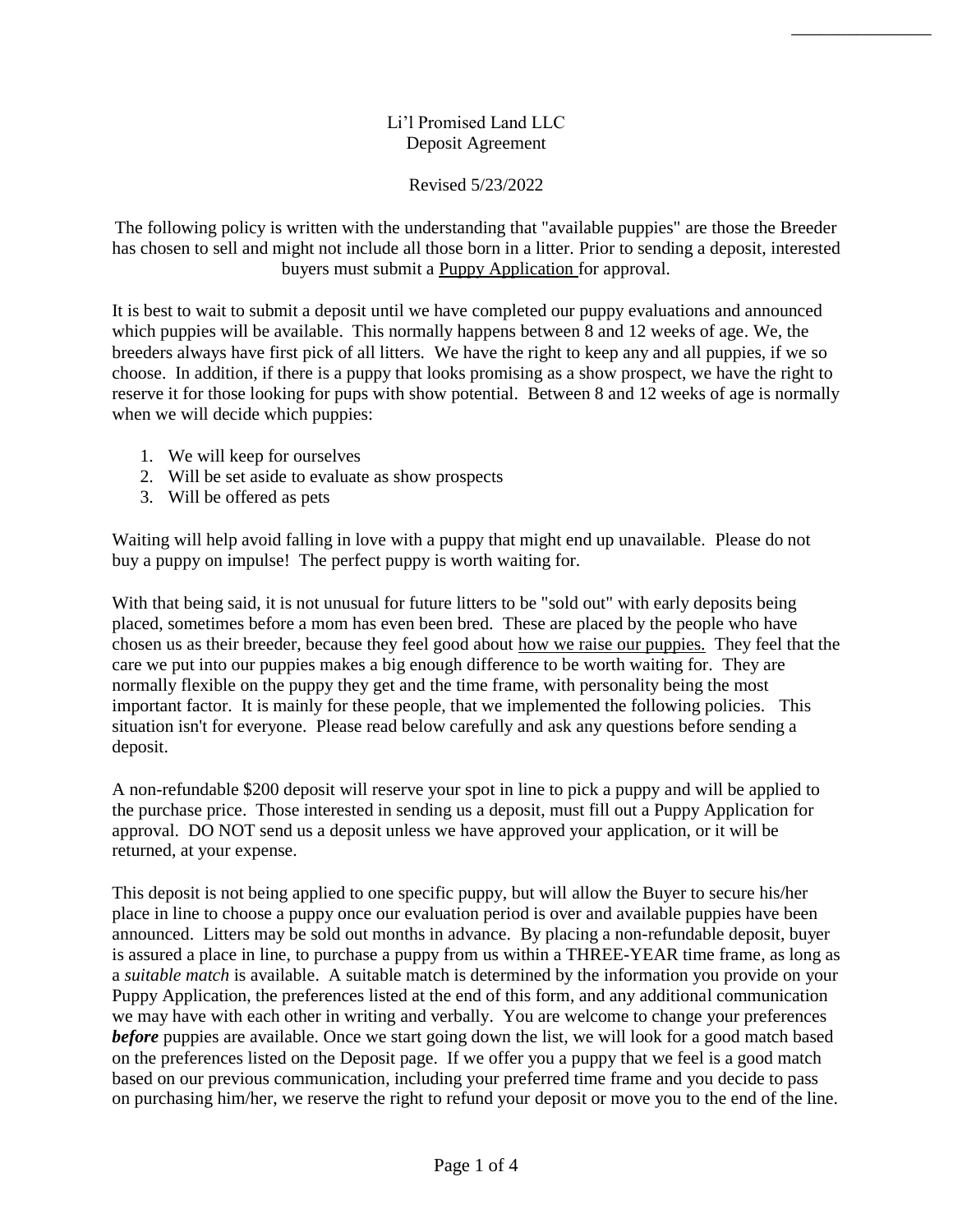If the end of the term comes and we have been unable to provide you with a suitable match, we may refund your deposit. If Breeder agrees, Buyer may choose to renew the deposit agreement for another term. If renewed, the terms of the latest Deposit Agreement and current puppy price will be applied. We, the breeders have the right to refund your deposit instead of applying it to a future litter. This decision will be made at our discretion. **In general all deposits are nonrefundable.** (Initial)

The deposit will be applied to the purchase price of the puppy and determines the picking order. The first deposit we receive will have the first pick, (after the breeder picks), second deposit will have second pick, etc. If the current litter is sold out, or a suitable match is not available in the current litter, the deposit will be applied to a future litter. If there are already deposits on the litter you have been moved to, you will fall in line in the order deposits were received. (See Deposit Status on our website for people who have already placed deposits.) The final decision as to whether or not a suitable puppy is available will be made at our discretion based on the information provided by you in the Puppy Application, your preferences listed below, as well as ongoing communication between  $\text{us.}$   $\qquad \qquad \qquad \text{(Initial)}$ 

We, the breeders always have first pick of all litters. We have the right to keep any and all puppies, if we choose to. In addition, if there is a puppy that looks promising as a show prospect, we have the right to reserve it for those looking for pups with show potential. (Initial)

In the Puppy Application, you will state your puppy preferences such as size, color, sex, coat, and personality type. It is to your advantage to be flexible, in order to have a puppy sooner. However, if a certain trait is very important and you are willing to wait for a different litter, in order to have this trait, be sure to specify this. We want each of our people to have a wonderful puppy. We will work together with you to accomplish that goal. We evaluate and really get to know our puppies, to help match each one with the perfect person.

When we feel the time is right, normally between 8-12 weeks old, you will pick your puppy, in the order that we received your deposit. Those who have placed deposits will be notified in advance of the date when the selections will take place. We will do our best to work around schedules, but in general selections will take place on the weekend.

The person in first place should plan to select their puppy early in the day, so those next in line next will be able to come the same day. With our weekly updates, and ongoing pictures and videos, you will feel like you are getting to know the puppies, over the weeks before the selections. We are happy to help guide you in choosing your puppy, since we get to know them very well.

Please note: on selection day, only available puppies may be viewed. Puppies that look promising as show prospects and/or those reserved by someone else may be put aside in a different room, so you don't get attached to one that is not available. It is possible that at a later time, a puppy being evaluated as a show prospect might be offered to a pet home.\_\_\_\_\_ (Initial)

More often than not in recent years, one puppy at a time is offered for sale while we continue evaluating the others. When there is a puppy we decide to make available, we will go down the Deposit list contacting those people we feel would be a suitable match. For example, if you are waiting for a smooth coat male, and a smooth coat female is available, we will not contact you about the female puppy. If you are listed as "flexible", you will be contacted. If there is a smooth coat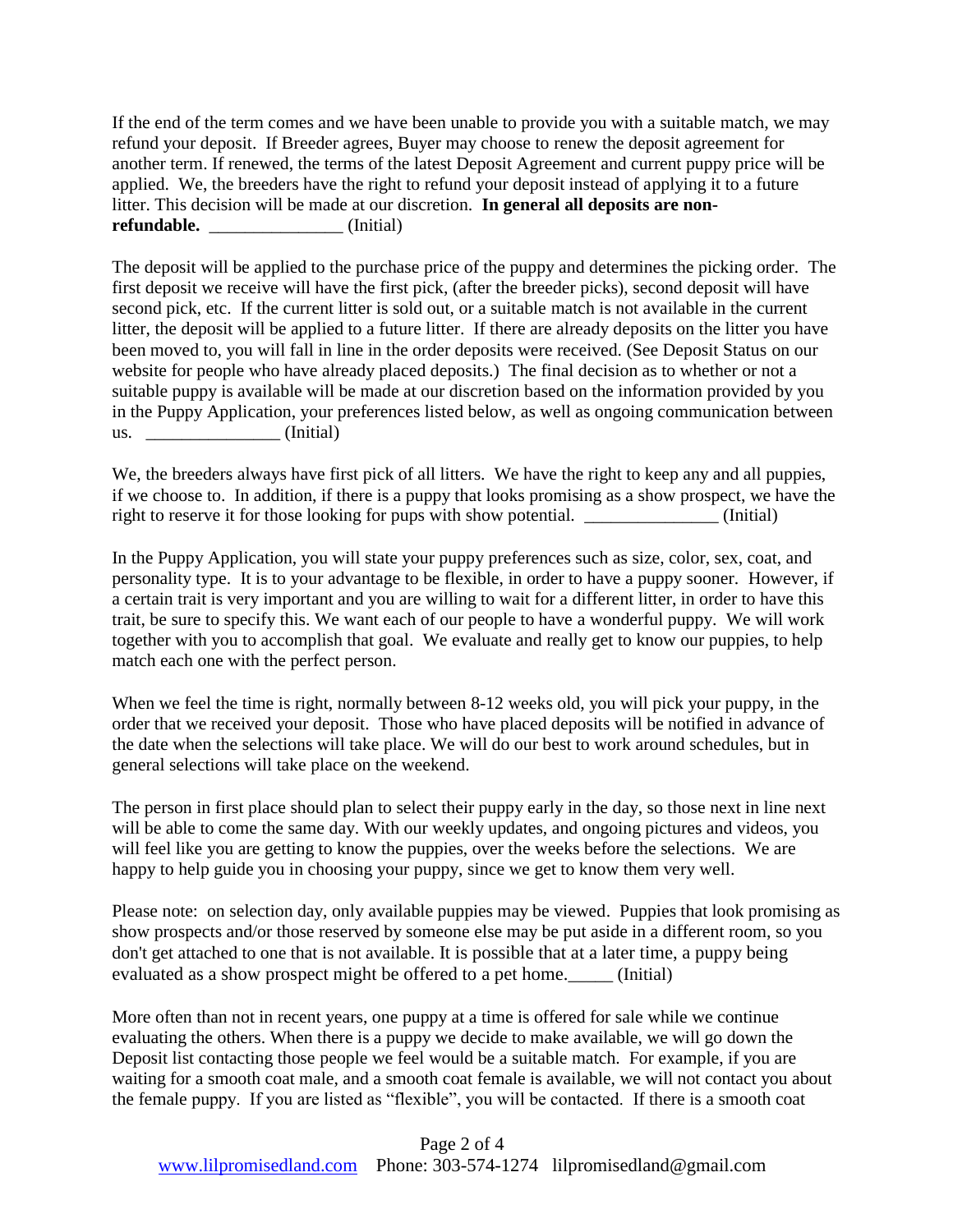female available but we don't feel she is a good match for your situation, we will let you know that we feel you should pass. Maybe she needs to be an only dog and you have other dogs at home.

If you have placed a deposit, we expect you to be ready to bring home a puppy by the time the puppies are 8 weeks of age, unless you have previously told us that you prefer a future time frame. This should be listed under your preferences on the Deposit page. This applies even if you are at the very end of the list.

Once we decide to offer a puppy, we like to place it in his/her new home within a few days, if it is older than 8 weeks. Have your major supplies and equipment on hand (see Checklist on our website), money saved, and be ready to pick up, when the announcement is made. If you will be traveling to pick up, we understand that extra time may be needed. However, don't wait until a puppy is announced as available before you start saving your money or making plans. Once we offer you a puppy, we'll need to know your decision/answer within 48 hours of it being offered. Other people on the list are usually eagerly waiting to hear if a puppy will be available for them, so everyone appreciates a timely response. If we don't hear from you within 48 hours, we will go ahead and offer it to the next person on the list. We can be flexible on the exact pick up day to accommodate both of our schedules, but if you need us to keep the puppy for an extended number of days, after it is available to leave our home, we may charge a boarding fee.

Most of our puppies are eligible for Limited AKC registration, after we receive proof of spay/neuter. Every once in a while, we may decide to offer a litter without AKC papers. If this is a concern, we may offer the option for you to pass and wait for a future litter. \_\_\_\_\_\_\_\_\_\_\_\_\_\_\_ (Initial)

We do not refund deposits if you change your mind, purchase a puppy elsewhere, run out of money, have other hardships, etc. You need to be 100% ready to commit before sending a deposit. If you are uncomfortable with this policy, please do not send a deposit. If you break your commitment, your deposit will be forfeited. \_\_\_\_\_\_\_\_\_\_\_\_\_\_\_ (Initial)

These terms are subject to change.